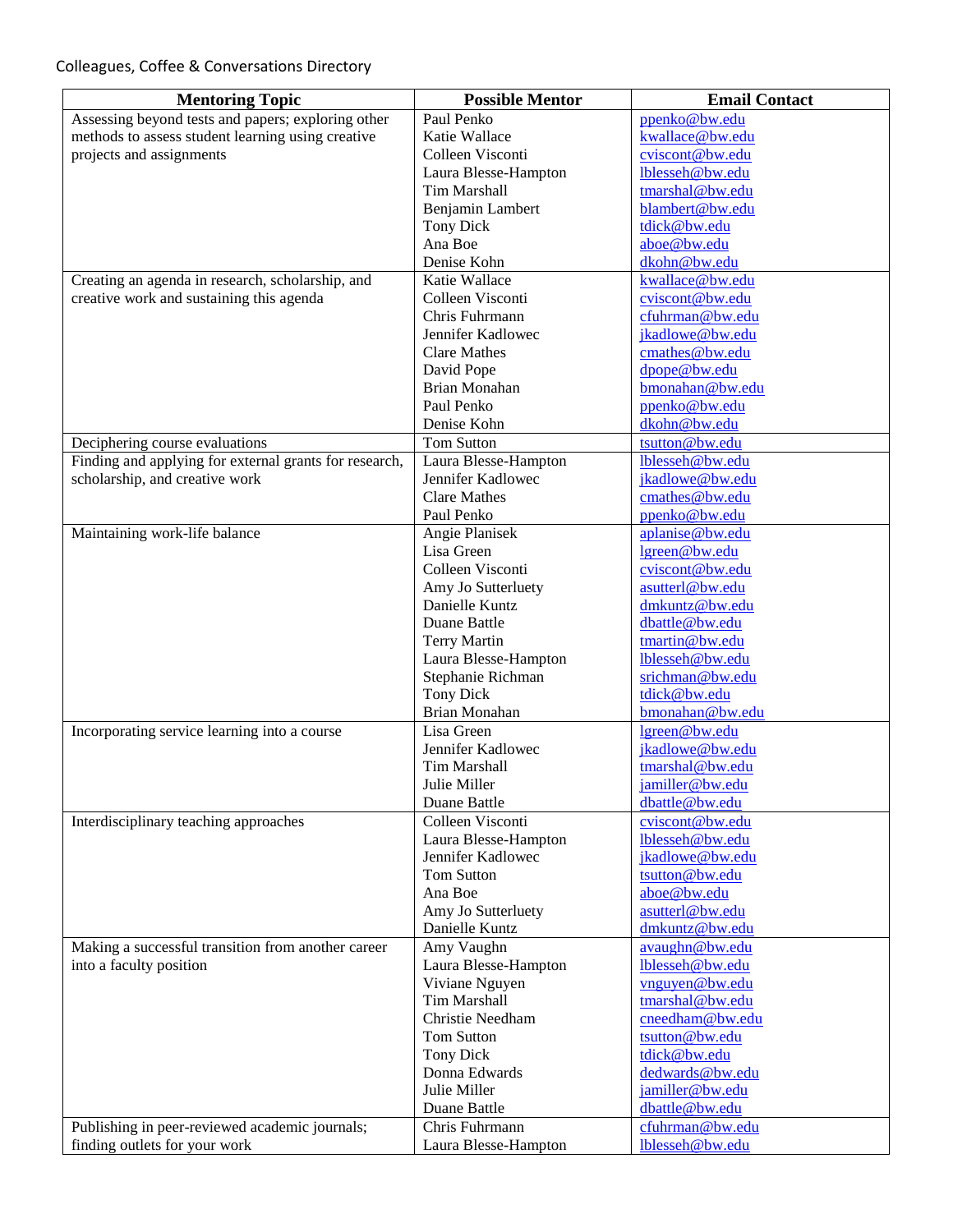## Colleagues, Coffee & Conversations Directory

|                                                     | Stephanie Richman    | srichman@bw.edu |
|-----------------------------------------------------|----------------------|-----------------|
|                                                     | Jennifer Kadlowec    | jkadlowe@bw.edu |
|                                                     | <b>Clare Mathes</b>  | cmathes@bw.edu  |
|                                                     | Brian Monahan        | bmonahan@bw.edu |
| Rubric development for student work                 | Angie Planisek       | aplanise@bw.edu |
|                                                     | Colleen Visconti     | cviscont@bw.edu |
|                                                     | Amy Vaughn           | avaughn@bw.edu  |
|                                                     | Jennifer Kadlowec    | jkadlowe@bw.edu |
| Serving as a department chair or program director   | <b>Brent Strunk</b>  | bstrunk@bw.edu  |
|                                                     | Colleen Visconti     | cviscont@bw.edu |
|                                                     | <b>Beth Hiser</b>    | bhiser@bw.edu   |
|                                                     | Jennifer Kadlowec    | jkadlowe@bw.edu |
|                                                     |                      | cneedham@bw.edu |
|                                                     | Christie Needham     |                 |
|                                                     | <b>Tom Sutton</b>    | tsutton@bw.edu  |
|                                                     | Ana Boe              | aboe@bw.edu     |
|                                                     | Amy Jo Sutterluety   | asutterl@bw.edu |
| Successful student advising, including working with | Lisa Green           | lgreen@bw.edu   |
| many advisees                                       | Stephanie Richman    | srichman@bw.edu |
|                                                     | Jennifer Kadlowec    | jkadlowe@bw.edu |
|                                                     | Benjamin Lambert     | blambert@bw.edu |
|                                                     | <b>Tony Dick</b>     | tdick@bw.edu    |
|                                                     | Amy Jo Sutterluety   | asutterl@bw.edu |
|                                                     | Chad Malcolm         | cmalcolm@bw.edu |
|                                                     | Julie Miller         | jamiller@bw.edu |
|                                                     | Duane Battle         | dbattle@bw.edu  |
|                                                     | Rochelle Berndt      | rberndt@bw.edu  |
|                                                     | Brian Monahan        | bmonahan@bw.edu |
| Successfully addressing cultural and political      | <b>Tom Sutton</b>    | tsutton@bw.edu  |
| differences in the classroom                        | <b>Tony Dick</b>     | tdick@bw.edu    |
|                                                     | Ana Boe              | aboe@bw.edu     |
|                                                     | Danielle Kuntz       | dmkuntz@bw.edu  |
| Teaching an online or hybrid course                 | Susan Finelli        | sfinelli@bw.edu |
|                                                     | Angie Planisek       | aplanise@bw.edu |
|                                                     | Stephanie Richman    | srichman@bw.edu |
|                                                     | Julie Miller         | jamiller@bw.edu |
|                                                     | Rochelle Berndt      | rberndt@bw.edu  |
|                                                     | Brian Monahan        | bmonahan@bw.edu |
| Troubleshooting individual moments and issues in    | Christie Needham     | cneedham@bw.edu |
| the classroom, lab or studio                        | Benjamin Lambert     | blambert@bw.edu |
|                                                     | Amy Jo Sutterluety   | asutterl@bw.edu |
|                                                     | Duane Battle         | dbattle@bw.edu  |
| Using technology as a pedagogical tool              | Susan Finelli        | sfinelli@bw.edu |
|                                                     | Angie Planisek       | aplanise@bw.edu |
|                                                     | Laura Blesse-Hampton | lblesseh@bw.edu |
|                                                     | <b>Beth Hiser</b>    | bhiser@bw.edu   |
|                                                     | Jennifer Kadlowec    | jkadlowe@bw.edu |
|                                                     | Tim Marshall         | tmarshal@bw.edu |
|                                                     |                      |                 |
|                                                     | Christie Needham     | cneedham@bw.edu |
|                                                     | David Pope           | dpope@bw.edu    |
|                                                     | Duane Battle         | dbattle@bw.edu  |
| Working with students who have learning differences | Lisa Green           | lgreen@bw.edu   |
|                                                     | Maggie Eaton         | meaton@bw.edu   |
|                                                     | Donna Edwards        | dedwards@bw.edu |
| Creating Learning Communities in the classroom;     | Claudine Grunenwald  | cgrunenw@bw.edu |
| Creating engaging learning environments             | Kirschner            |                 |
| Creating scholarship/writing accountability groups  | Denise Kohn          | dkohn@bw.edu    |
| Scholarship of Teaching and Learning; Problem-      | Colleen Visconti     | cviscont@bw.edu |
| based Learning                                      |                      |                 |
| Adult Learning Theory; Curriculum Development       | Amy Vaughn           | avaughn@bw.edu  |